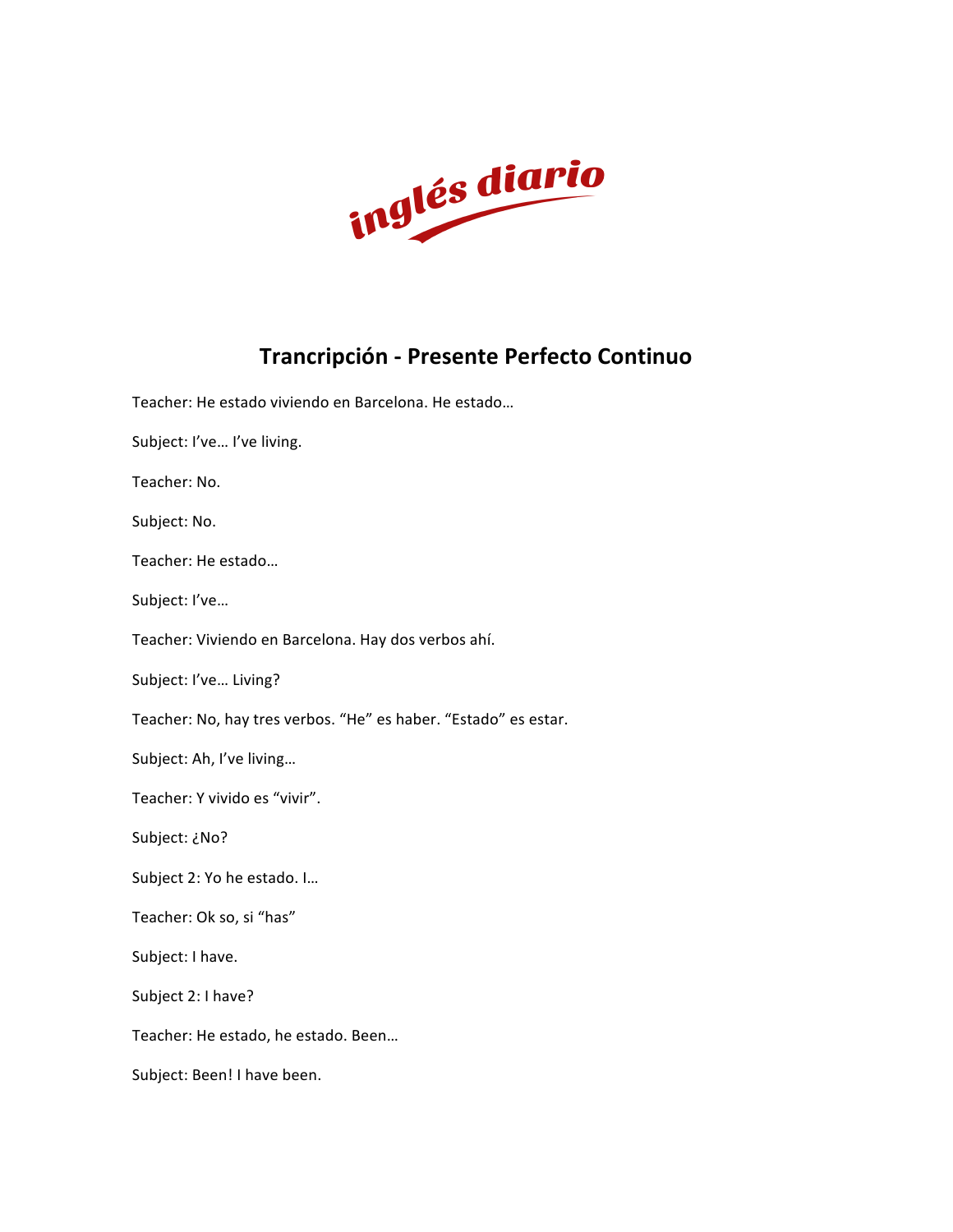Subject 2: Viviendo.

Subject: Living. I have been living in Barcelona.

Teacher: I have been living in Barcelona.

Subject: Me gusta porque es una buena... I have been living.

Teacher: I have been living. Ahora, ahora estamos conectando auxiliares.

Subject: I have been living

Teacher: Yeah y aquí tenemos dos auxiliares. I have been. So, we've got pronombre "I", auxiliar "have", auxiliar "been", verbo "living." Podemos meter uno más si quieres, sería habría estado viviendo. Habría estado viviendo.

Subject 2: Yo habría estado viviendo.

Teacher: Yeah, eso podemos decir en español, habría estado...

Subject: Yeah, sí, sí.

Teacher: El año que viene habría estado viviendo en Barcelona.

Subject 2: Si me hubieran contratado en esa empresa, por ejemplo.

Teacher: I would have been. Y ahora tenemos tres, tenemos tres auxiliares. Pronombre "I", auxiliar "would", auxiliar "have", auxiliar "been", verbo "living." I would have been living. Habré estado viviendo. I will have been living, I will have been. El año que viene habré estado viviendo.

Subject: Yo habré estado viviendo, yo no... no me suena.

Teacher: Bueno, el año que viene habré estado viviendo en Barcelona tres años.

Subject: El año que viene viviré.

Teacher: Ah, vale ok.

Subject: Habré estado no, no.

Teacher: Viviré, viviré en Valencia.

Subject 2: Esto es: "I would have been" yo, vale, habría estado.

Subject: Three auxiliars. Three or two...

Teacher: Oh my god. So, yeah, this is an interesting... Actually the present perfect continuous which is what we gonna look up today. It's relatively easy. And, he estado reparando la tele durante horas.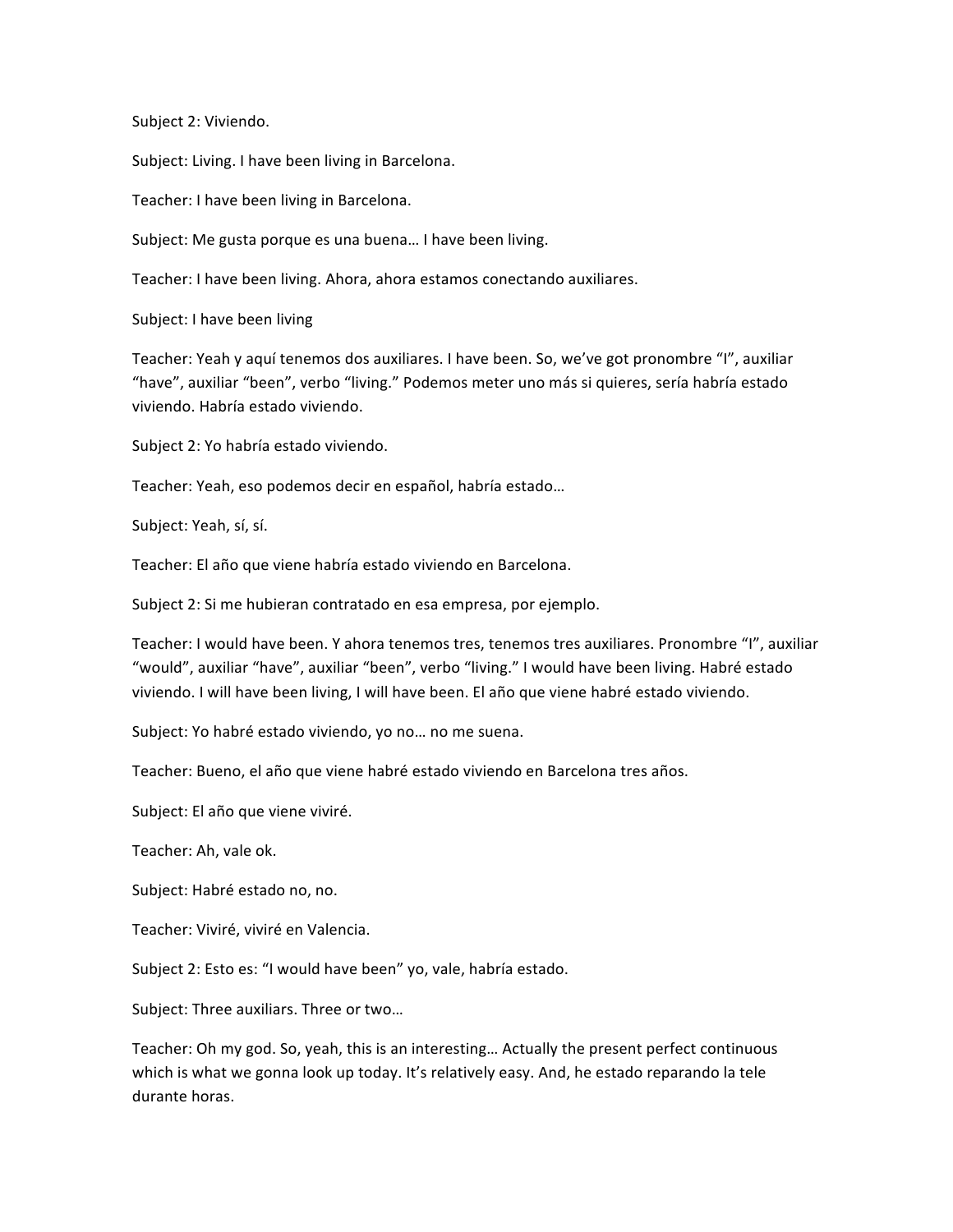Subject: Yo he estado... I have been repair? Repair it?

Teacher: No.

Subject: Repaired?

Teacher: Reparando.

Subject: Ah, repairing.

Teacher: Yes.

Subject 2: Repairing, repairing?

Subject: I have been repairing the tv for a lot of hours. No, el "for" fuera. A lot of hours, no? I have been repairing the tv for...

Teacher: For...

Subject: A long time?

Teacher: Yeah.

Subject: For a long time.

Teacher: For a long time.

Subject 2: For a long time.

Teacher: Perfect, durante mucho tiempo.

Subject 2: Y luego 03:15 joder.

Teacher: Yeah, exactly. I have been repairing the tv for hours.

Subject 2: Four hours? ¿Ah cuatro horas?

Teacher: No, "for" durante.

Subject: For.

Subject 2: F-O-R? ¿Durante?

Teacher: Durante.

Subject 2: Ah, durante horas. Ya.

Teacher: He estado viviendo en Barcelona durante tres meses.

Subject 2: I have been living in Barcelona for few months.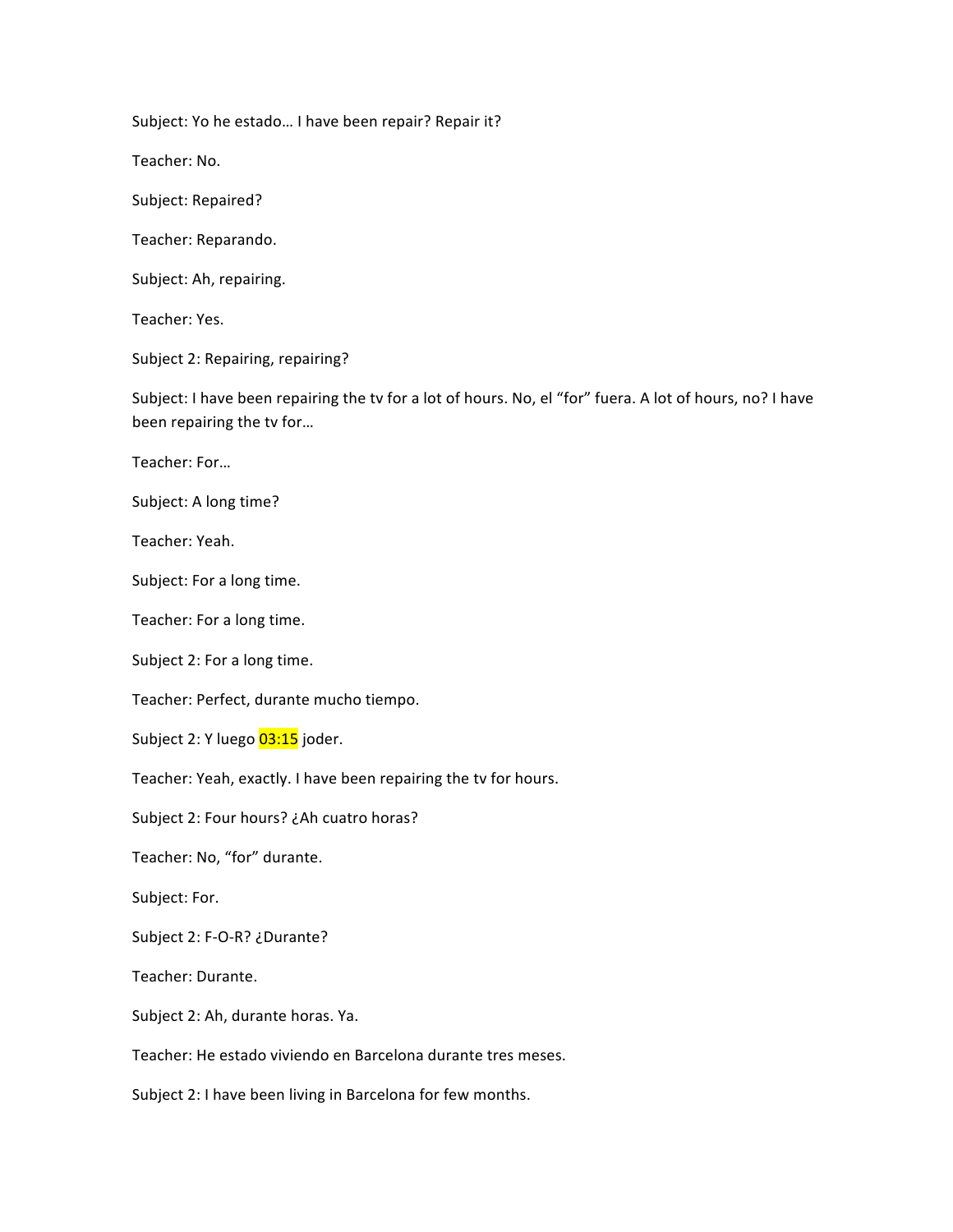Teacher: Perfect.

Subject: Yeah.

Teacher: Ok, durante muchas veces se traduce en "for." Un error que escucho a veces es "I have been living in Barcelona during three months".

Subject 2: Yeah.

Teacher: Pero eso es error. Es mejor, bueno está bien "for".

Subject 2: Yeah, It's ok but It's not Ferrari.

Teacher: Yeah, it's not Ferrari. He reparado la tele.

Subject 2: ¿He reparado? I have repair...

Teacher: Yeah.

Subject 2: The tv.

Teacher: La "d", no he escuchado...

Subject 2: The tv.

Teacher: La "d" de repaired.

Subject 2: I have repaired

Teacher: Correct.

Subject 2: I have repaired the tv.

Teacher: ¿Estas contento?

Subject: Are you ok?

Teacher: Yeah.

Subject: Are you fine?

Teacher: Yeah. Are you happy.

Subject: Are you happy?

Teacher: Are you happy now?

Subject: Yeah, of course. Thank you. I can see 04:46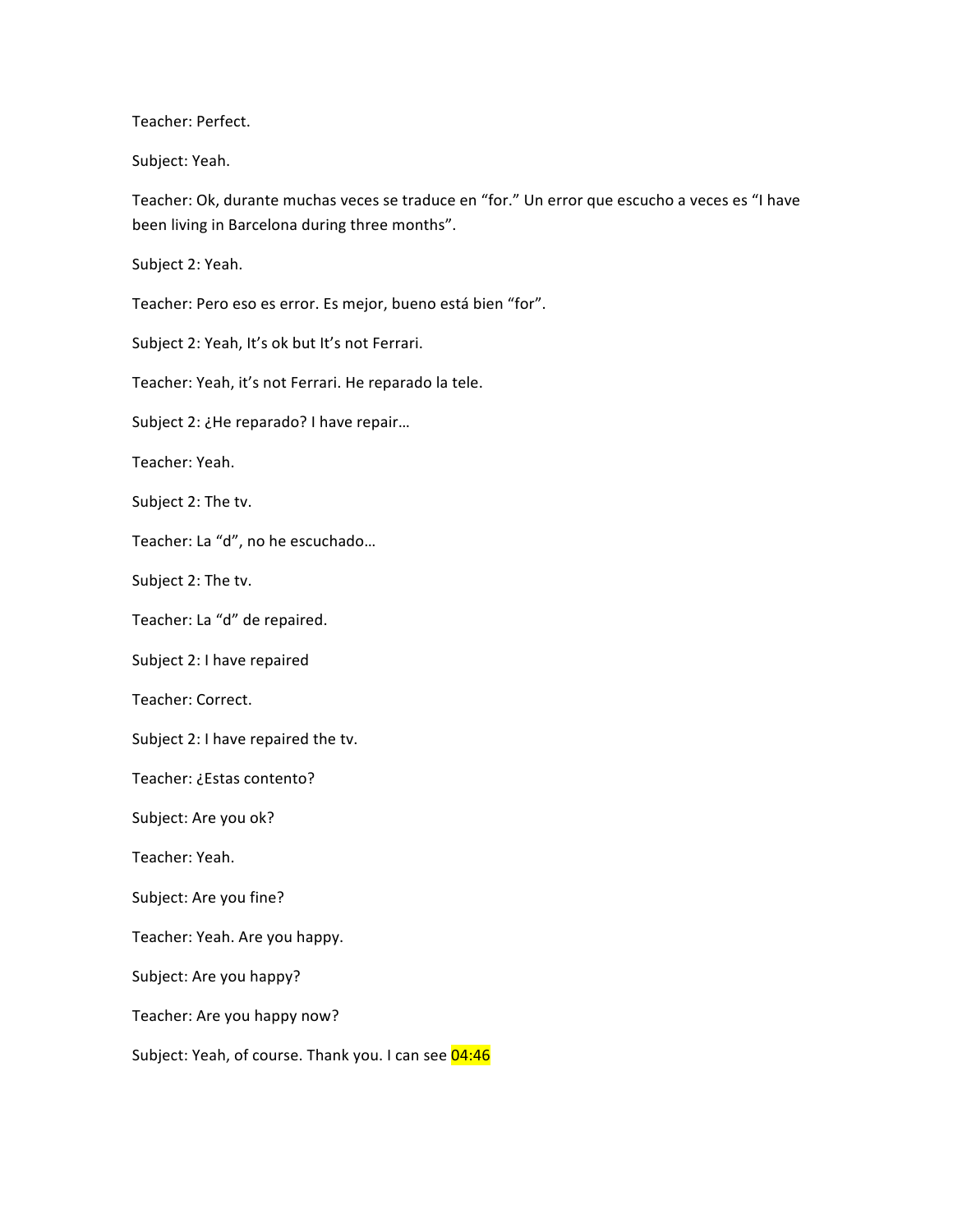Teacher: Ok. So, we've got two there. I have been repairing the tv for hours and I have repaired the tv. So, in the first like we don't know if the tv it's fixed and I have been repairing the tv for hours we don't know if the tv it's fixed. And in the second the tv is repaired. So another... an interesting thing that we say in Spanish is llevo dos horas reparando la tele.

Subject: I have...

Teacher: Been.

Subject: Been.

Teacher: Repairing.

Subject: Two hours repairing the tv. Reparando la tele por two hours. Or I have been repairing tv for two hours? No pero eso...

Teacher: Yeah, perfect. Exactly, exactly like that.

Subject: Llego dos horas reparando la tele.

Teacher: Yeah, because in Spanish do we say: He estado reparando la tele, la tele durante dos horas. No, decimos: Llevo dos horas.

Subject: Ya.

Teacher: Reparando la tele.

Subject 2: Ya.

Teacher: Es más…

Subject: Ya but in English not change.

Teacher: Yeah, en inglés.

Subject: I have...

Teacher: En inglés.

Subject: Been.

Teacher: En inglés is: I've been repairing the tv for hours. Y eso...

Subject: For hours.

Teacher: Yeah, yeah y eso en español es: Llevo.

Subject 2: Sí, claro. More easy.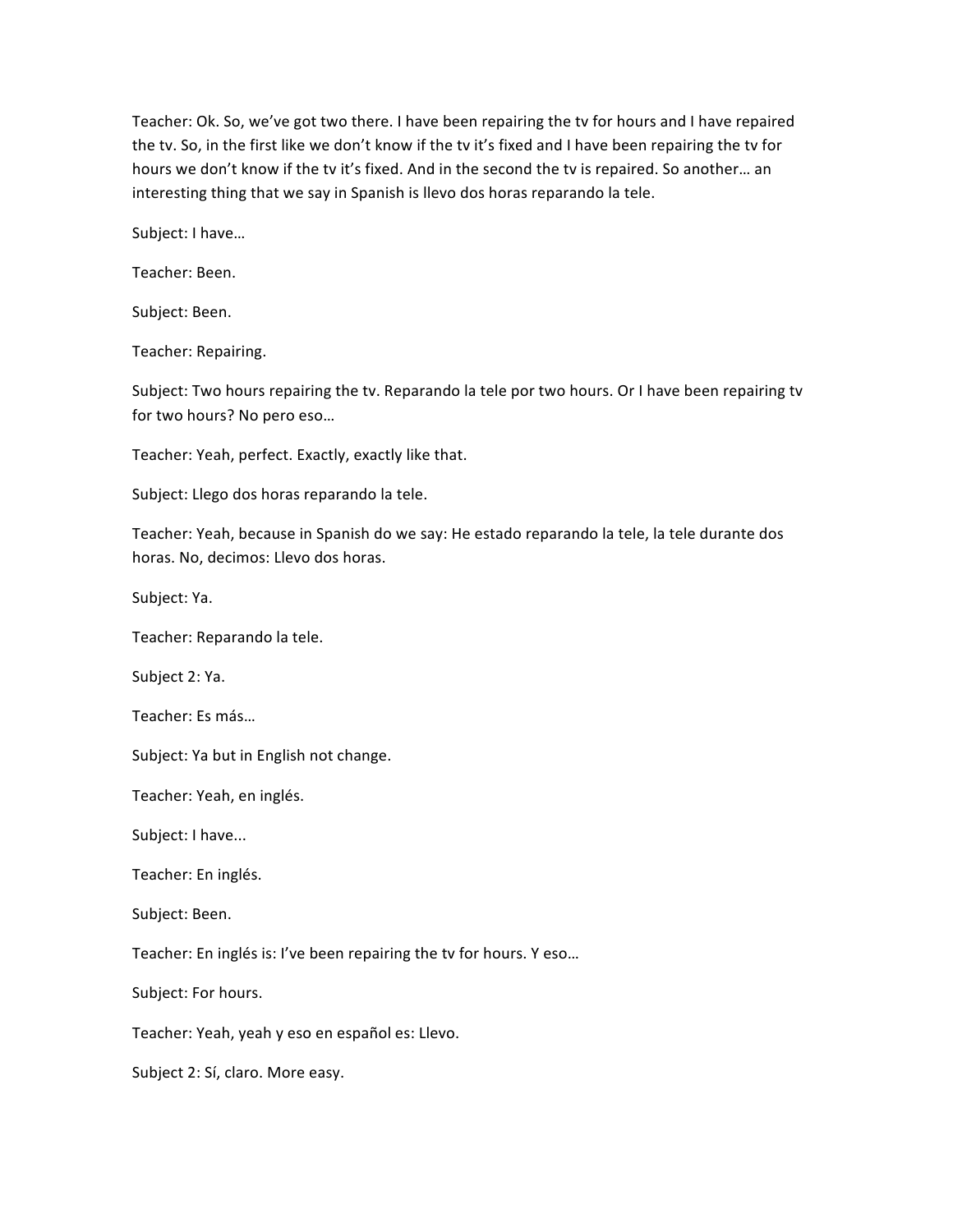Teacher: Eso es más fácil en español, sí.

Subject 2: Ya.

Teacher: Ok. Llevo dos horas escribiendo cartas.

Subject 2: I have been writing letters for two hours.

Teacher: Perfect, very good. Llevo toda mi vida en esta ciudad. ¿Qué?

Subject: Estoy hasta los cojones ¿No?

Teacher: Yeah.

Subject: Te ha faltado.

Teacher: Yeah.

Subject 2: Yeah.

Subject: I... I have been all my life in this city.

Teacher: Te faltó un verbo, "live".

Subject: I have been living all my life in this city.

Teacher: Good, perfect. And you could change it, you could change it. You could say: I have been living in this city...

Subject: All my life.

Teacher: All my life.

Subject 2: Sounds better.

Teacher: Yeah.

Subject 2: I have been living in the city all my life.

Teacher: Yeah, yeah, yeah. Llevo ocho años aprendiendo inglés.

Subject: I have been learning English for eight years.

Teacher: Excellent, absolutely perfect. That was word for word, perfect. Primer, primera...

Subject: I have been learning...

Teacher: Primer intento.

Subject: English for eight years.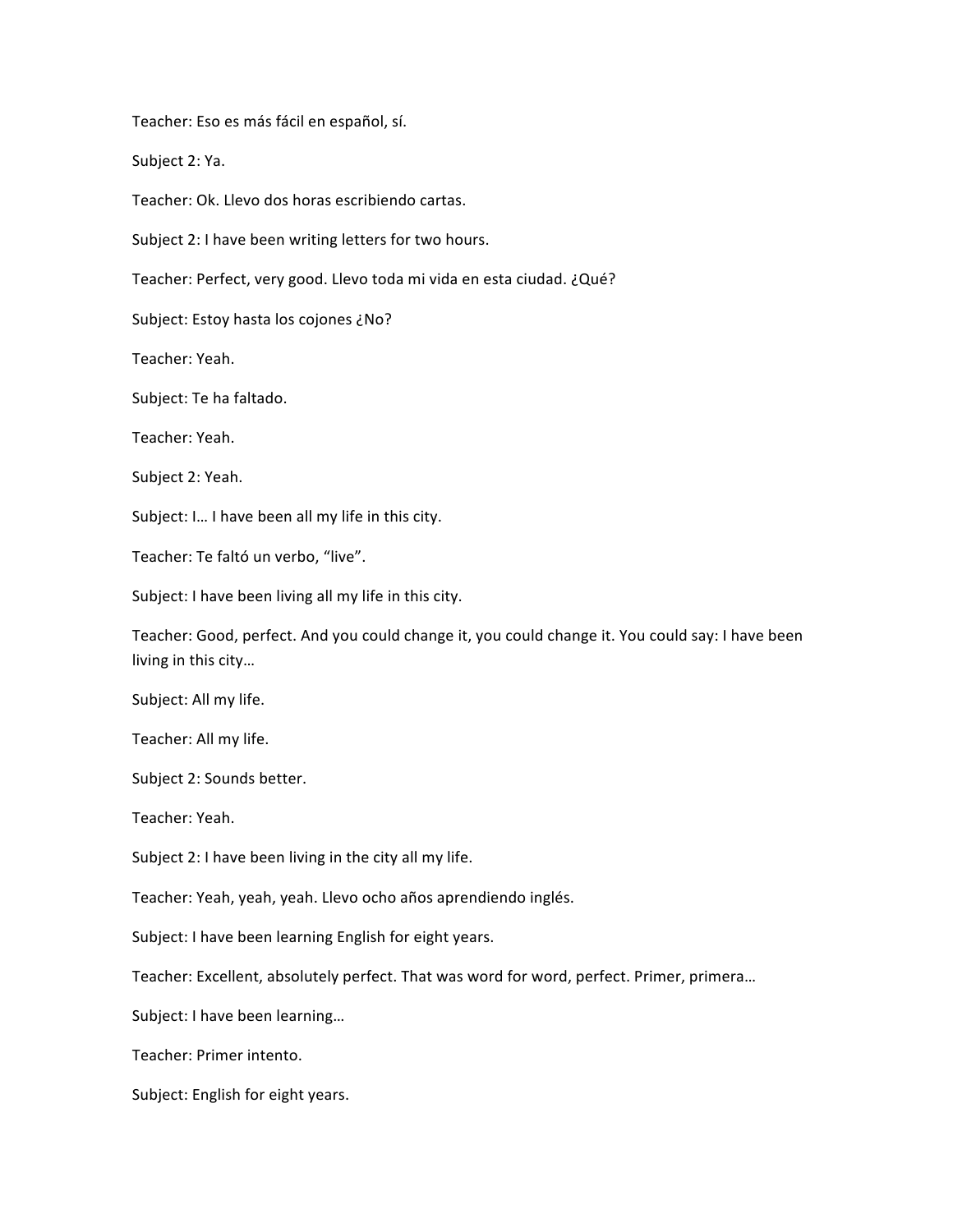Teacher: Yeah, yeah.

Subject: Or two years.

Teacher: A primer intento, al primer disparo ¿Cómo se dice?

Subject: Al primer intento, a la primera.

Teacher: A la primera. Very good. I've been, I've been learning English, I've been learning English for, for eight year. I've been learning English for eight years. I've been learning English for eight years, can you try that? I've been learning English for eight years.

Subject 2: I've been learning English for eight years.

Teacher: Exactly, very, very good. So we got...

Subject 2: I've, o sea you should...

Teacher: I've been learning...

Subject 2: I've been learning.

Teacher: Yeah.

Subject 2: English for.

Teacher: Yeah.

Subject 2: Eight years.

Teacher: Yeah. Llevamos 10 minutos en esta clase.

Subject: I've been...

Teacher: Llevamos.

Subject: ¿Llevamos? Llevamos no es, no es he estado ¿No? Llevamos 10 minutos, sí pero es lo mismo. I've been.

Teacher: No, no. I've no.

Subject: I...

Teacher: We, we, we, we.

Subject: Ah we, sorry.

Teacher: Yeah, yeah, yeah.

Subject: We have been, llevamos 10 minutos en esta clase. We have been stay? Stay?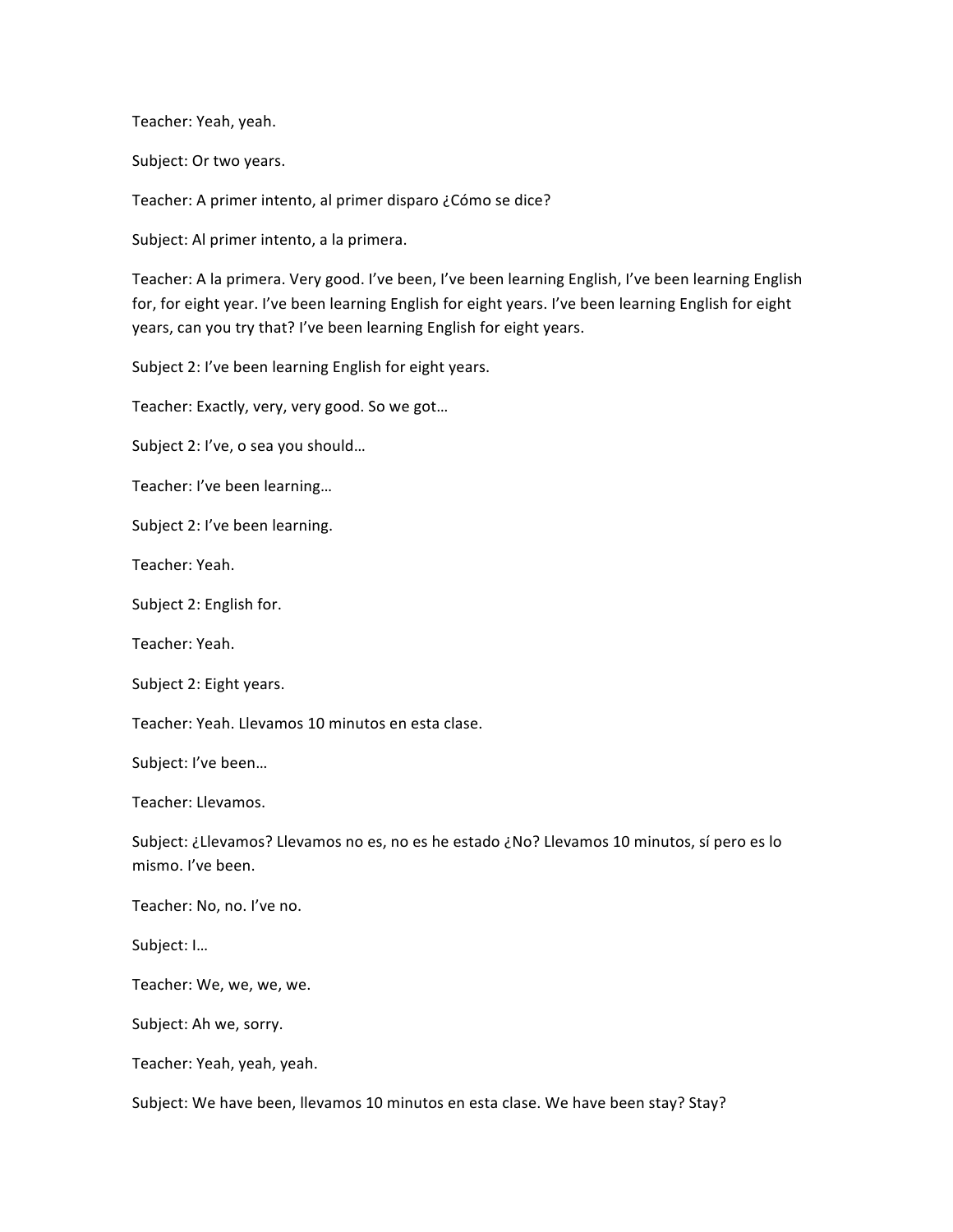Teacher: No, no, no.

Subject: Nosotros llevamos 10 minutos. Llevamos. We have been ten minutes?

Teacher: Yeah.

Subject: Without verb?

Teacher: Exactly, exactly. Entonces en ese caso: Llevo 15 minutos aquí. I have been here.

Subject: I have been here.

Teacher: Llevo 15 minutos aquí. I have been here for 15 minutes. Llevamos 10 minutos en esta clase. We have been in this class for ten minutes. Llevamos 10 minutos aprendiendo inglés en esta clase…

Subject: Yeah.

Teacher: ¿Cómo sería?

Subject 2: We have been ten minutes learning English in this class.

Teacher: Very good. Or you can, puedes intercambiar las partes ahí que...

Subject 2: Yeah.

Teacher: Para decir por ejemplo...

Subject 2: We have been in this class for ten minutes, no? O..

Teacher: Learning English.

Subject 2: Learning English, ok. We have been learning English in this class for ten minutes or we have been 10 minutes in this class learning English.

Teacher: Yeah, ok. Todo intercambiable. Puedes hacerlo de cualquier manera que quieres. We have been learning English for ten minutes in this class. We have been learning English in this class for ten minutes. Da igual ahí. Excellent. Ok. Sara ha estado trabajando en esta empresa desde 2010.

Subject: Sara has been working in this company since twenty ten.

Teacher: Yes! Absolutely perfect.

Subject: Twenty ten? We can change.

Teacher: You're learning, you're learning.

Subject: Not two thoulsand and ten?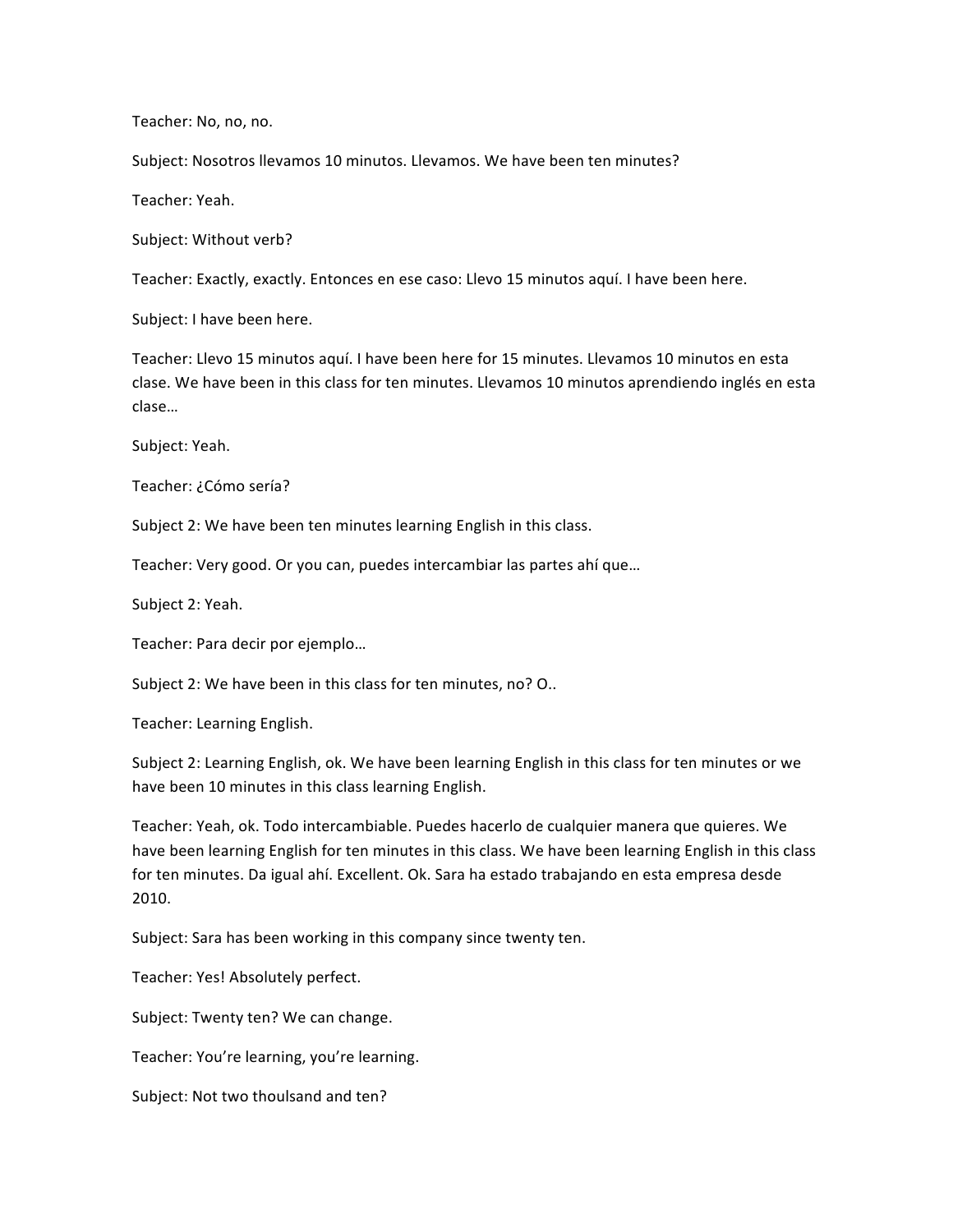Teacher: Yeah, yeah. Yeah, no yo pensaba que te iba a pillar en la palabra "since"

Subject: I know.

Teacher: Y has clavado el año también, tío. Ok, so. Llevan una hora hablando.

Subject 2: They... ¿Una hora? One hour, are you sure?

Teacher: ¿Quién?

Subject 2: They talk so much.

Teacher: Yeah.

Subject 2: They have been talking for an hour.

Teacher: Yeah, yeah.

Subject 2: For one hour.

Teacher: Sí, sí.

Subject 2: Por una hora.

Teacher: De hecho mejor.

Subject 2: An.

Teacher: Mejor.

Subject 2: An.

Teacher: Yeah. 

Subject 2: An hour.

Teacher: Es más natural. An hour.

Subject 2: An hour. They been... You can 12:32

Teacher: They...

Subject 2: Been.

Teacher: Yes!

Subject 2: Talking for an hour.

Teacher: They've been talking for an hour. They've been talking for an hour.

Subject 2: They've been, they've been talking for an hour, no?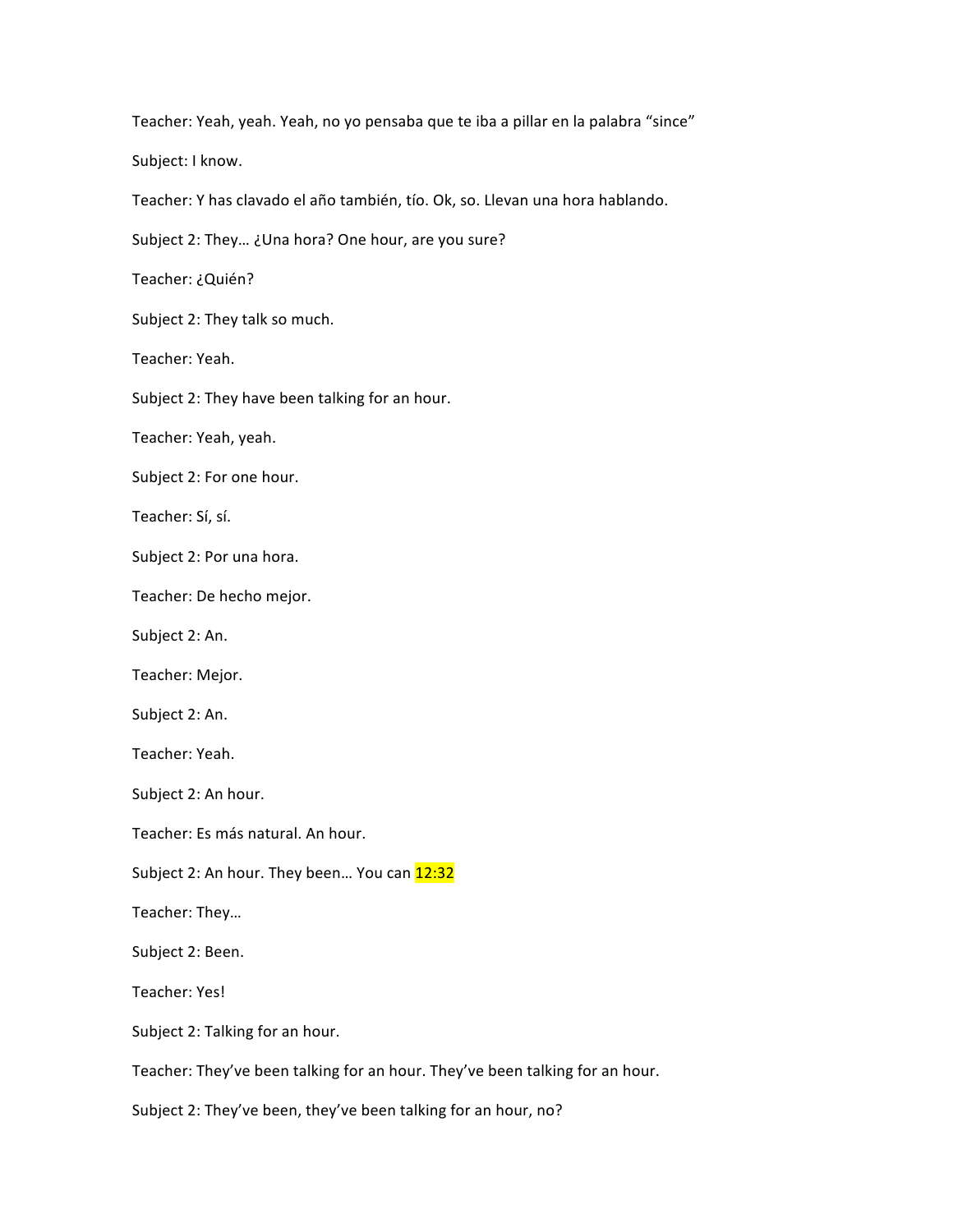Teacher: Yes!

Subject 2: They been talking for an hour.

Teacher: Excellent, very good. Ok now, pregunta: ¿Qué has estado hacienda durante los últimos 30 minutos?

Subject: What do you...

Teacher: Cuidado.

Subject: What are you doing...

Teacher: Ok. Has estado haciendo.

Subject: Ah! What have? What have been...

Teacher: What have you...

Subject: Ah! What have you been. Ah like where have you been.

Teacher: Exactly, where have you been pero...

Subject: What have you been.

Teacher: Pero qué has estado haciendo.

Subject: What, what, what? What have you been doing.

Teacher: Yes!

Subject: How finish? How finish?

Teacher: Durante los últimos 30 minutos.

Subject: What have you been doing around the last thirty minutes?

Teacher: Durante.

Subject: ¿Durante? Aroud?

Teacher: For.

Subject: For! For. Durante. Y around?

Teacher: Alrededor de...

Subject: Ah ¿No suena bien?

Teacher: No. Que, porque en español cómo se dice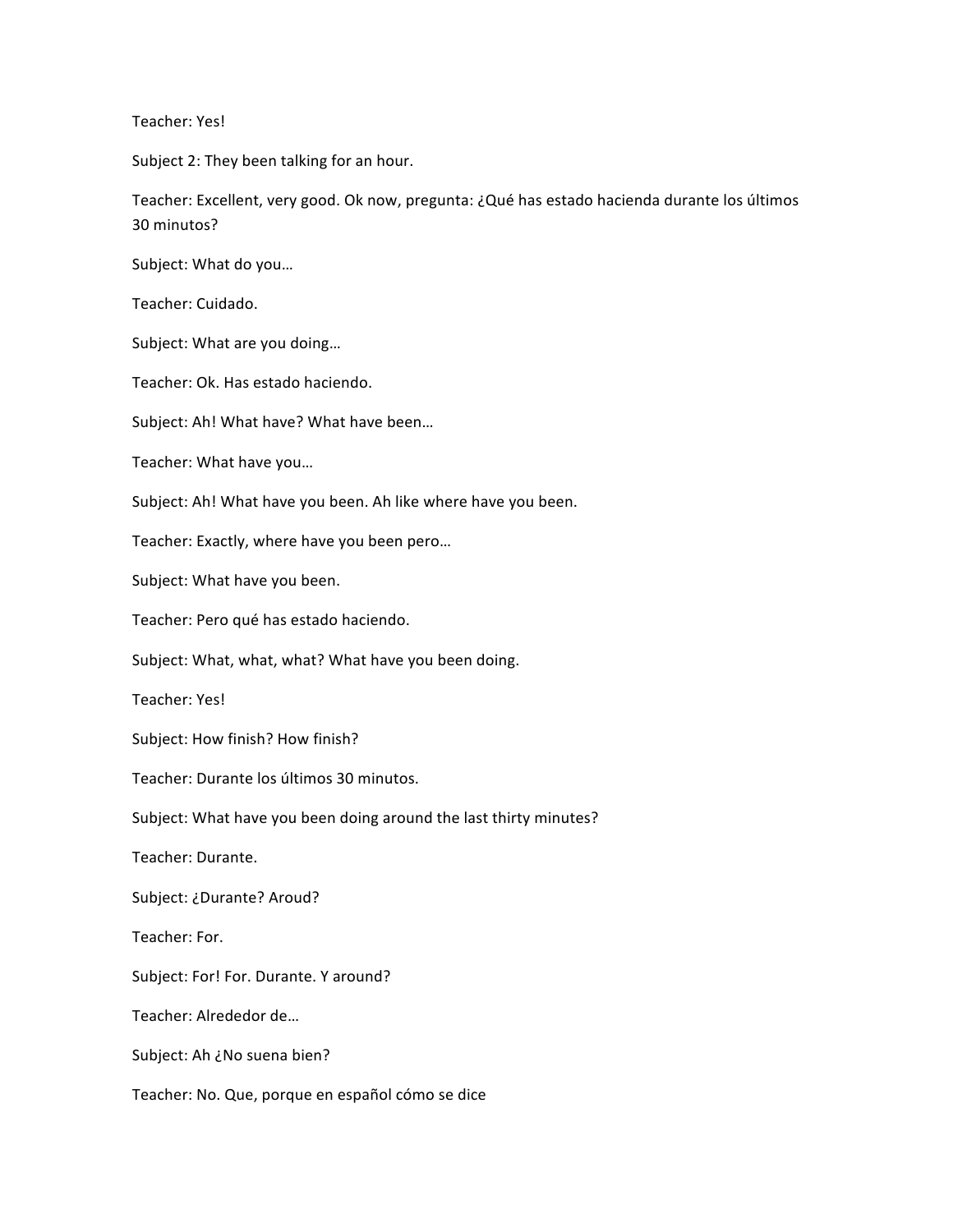Subject 2: ¿Qué has estado haciendo estos últimos cinco minutos, no?

Teacher: Ya, ok. Estos is these. So, what have you been doing these last thirty minutes.

Subject: Ya. What have you been doing these last thirty minutes? Yeah, ok.

Teacher: Nothing. Nothing.

Subject: Ya. Ya the questions sound like a, no? Knife, no? I see doing nothing and I can question, I...

Teacher: Exactly.

Subject: I can ask you this, no? What have you been doing for last...

Teacher: Ya.

Subject: Twenty minutes, no?

Teacher: Ya.

Subject 2: Thirty.

Teacher: Ya.

Subject 2: Y una carita enfadada.

Teacher: Yeah, yeah, eso es. ¿Dónde has estado?

Subject: Where have you been?

Teacher: Exactly, yeah.

Subject: Yeah, like the song.

Teacher: Yeah. 

Subject: What have you been on my life...

Teacher: Tú puedes hablar inglés sólo por las canciones que...

Subject: Yeah I know, Rihanna and Calvin Harris, you know? This is London, easy no? Bueno Rihanna is from USA but Calvin Harris is from London, I know.

Teacher: It is Calvin Harris from London?

Subject: Yeah he is my favorite DJ.

Teacher: Really?

Subject: Yeah, I love him.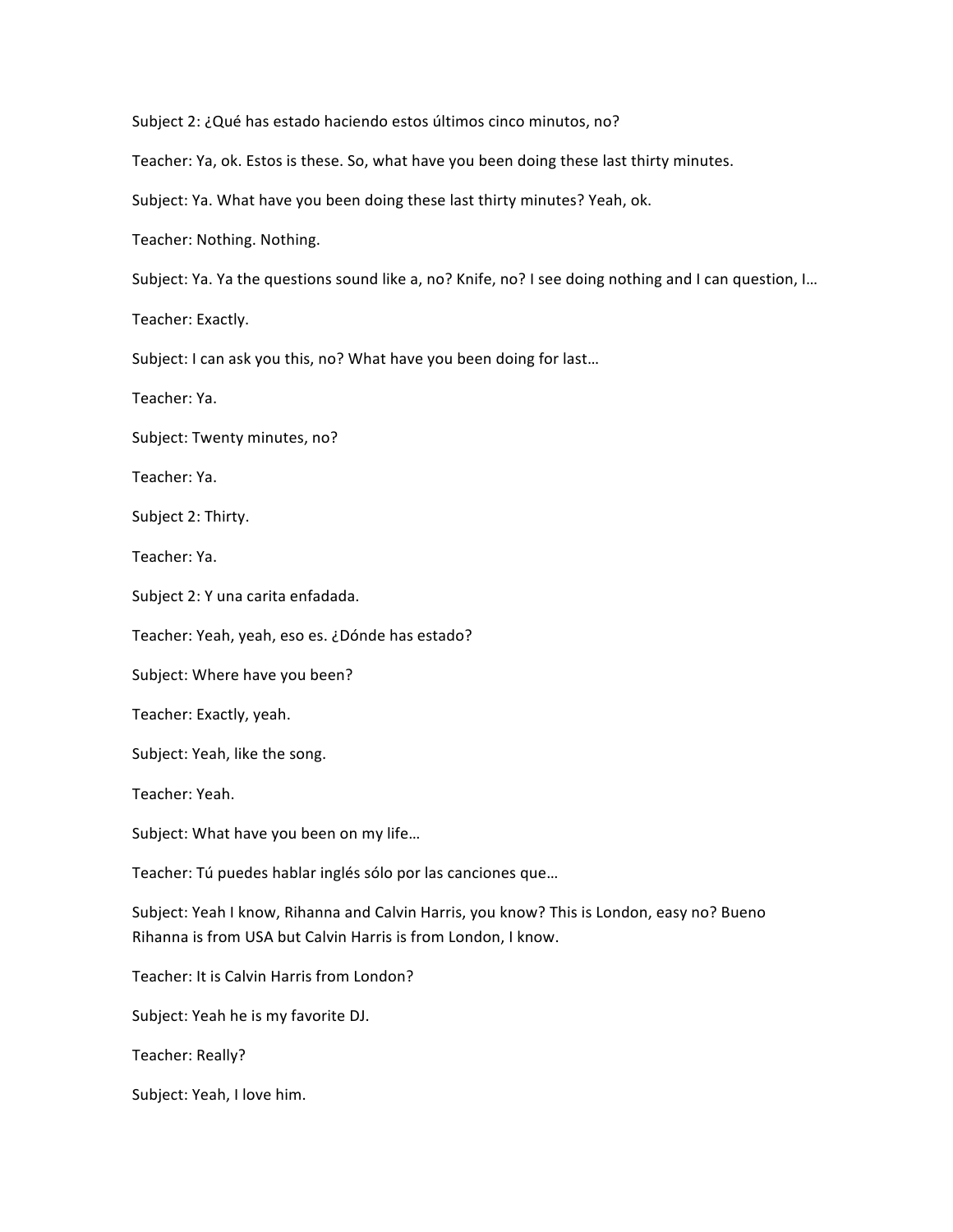Teacher: Ok, great. ¿Dónde has estado? Where have you been. Subject: Where have you been? Teacher: Yeah ¿Dónde has estado trabajando? Subject: On my life. Teacher: Yeah. Subject: Rihanna. Teacher: ¿Dónde has estado trabajando? Subject. Where have you been working? Teacher: Exactly, yeah. And, ok. Llevamos dos horas esperándote. Subject: We have been waiting for you two hours? Teacher: No. Subject: Or waiting for two hours? Waiting you... Teacher: For, dos veces. Porque tenemos "we have been waiting for you" Subject: Yeah Teacher: Durante dos horas. Subject: Yeah. We have, we have been waiting for you for two hours. Teacher: Exactly, exactly. Subject: Nice. Teacher: Yeah and then another cara triste, cara enfadada ¿No? Subject 2: Yeah. In this people use for you like "4 u"? Teacher: For you, yeah, yeah. Subject 2: Yeah. In Whatsapp or, for you is. Teacher: Exactly, yeah. And you too. Subject 2: Not correctly but... Teacher: Yeah, tú también is you too "U 2" Subject 2: You too, U 2.